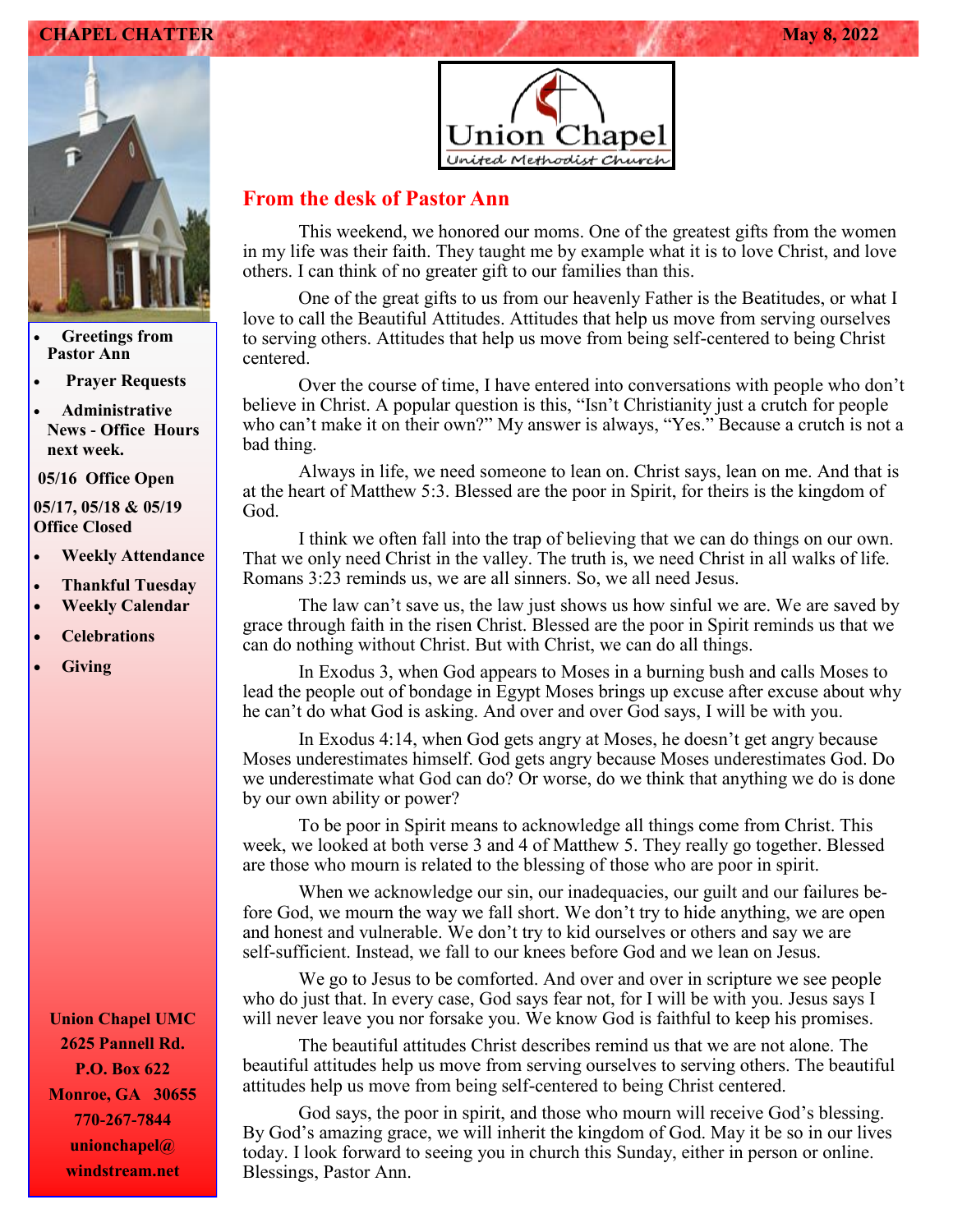**Prayer Request:** Shelby (Becky Pentecost's granddaughter), David Head, Max & Ashley Gaubert, Willie & Kim Carter, a friend of Jake's injured in a plane crash, Gloria Chandler (Carol Johnson's mom).

### *PRAY WITHOUT CEASING*

Email your prayer request directly to: [ann.mann@ngumc.net.](mailto:ann.mann@ngumc.net) Please submit your request by noon on Saturday.

# **Administrative News**

### **Office Hours the week of May 16th**

The office will be open Monday May 16th, and will be closed Tuesday-Thursday May 17-19th. We will not have a newsletter this week, and we will be printing bulletins for Sunday, May 22nd early on May 16th.

Any new prayer concerns will be added from the pulpit.

Pastor Ann is having surgery on May 16th, and will be out of the office all week. Susan is going on vacation starting Tuesday May 17th. We will resume normal office hours, and the newsletter, Tuesday May 24th. Thank you for your understanding!



## **Weekly Attendance**

| Date       | <b>Attendance</b> | Online | <b>Sunday School</b> |
|------------|-------------------|--------|----------------------|
| 05/08/2022 | 68                | 42     | No count             |
| 05/01/2022 | 79                | 82     | 25                   |
| 04/24/2022 | 74                | 51     | <b>21</b>            |
| 04/17/2022 | 127               | 54     | 15                   |
|            |                   |        |                      |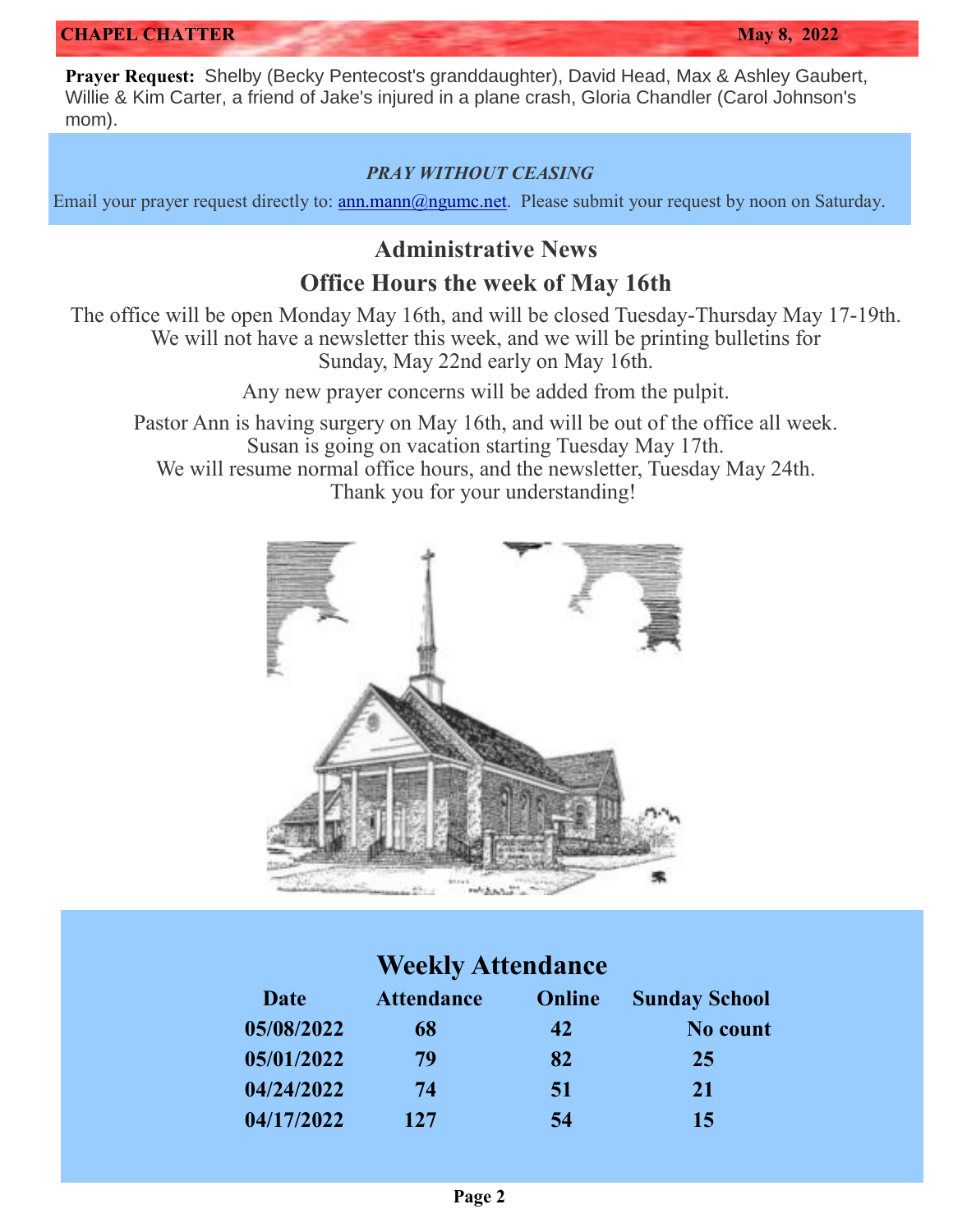# *Thankful Tuesday*



We are thankful for Anne Marie Camp. This past Sunday, she shared the song that she sang every day when her mother was sick with COVID. She also shared her testimony of how that song, and its message of God's unfailing love sustained her during some difficult days.

We are thankful for you Anne Marie, and we are thankful for God's love. God never fails!

Thank you to all the women who came out for the United Methodist Women's Fellowship night. We had a great time painting flowers.

Thanks to Patty Wright for providing the sandwiches, and to Vickie Sargent and Deloris Barton for providing dessert.